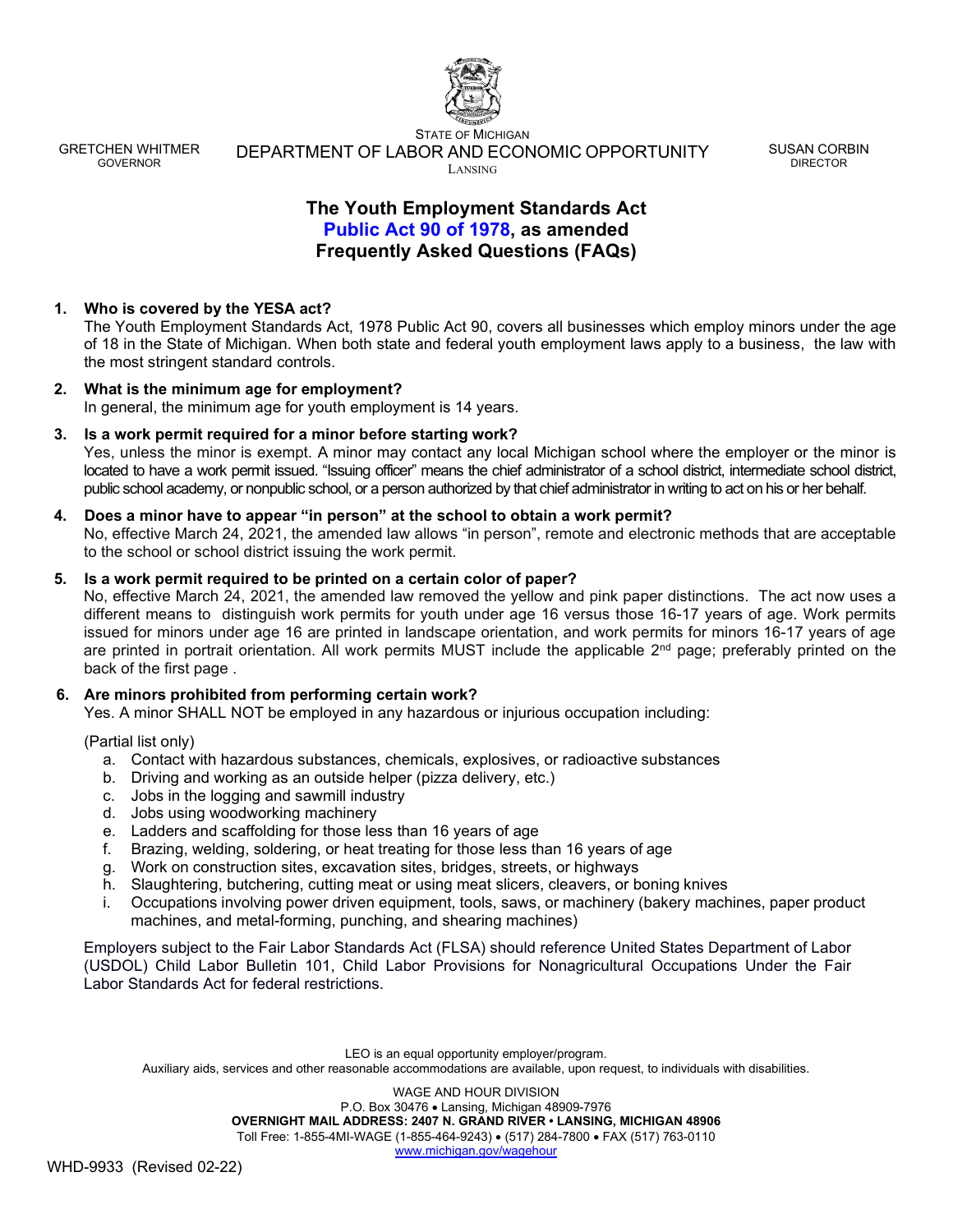

STATE OF MICHIGAN DEPARTMENT OF LABOR AND ECONOMIC OPPORTUNITY LANSING

SUSAN CORBIN DIRECTOR

# **The Youth Employment Standards Act Public Act 90 of 1978, as amended Frequently Asked Questions (FAQs)**

## **7. Can minors operate carnival/amusement rides?**

- a. Minors under age 16 cannot assemble, disassemble, operate, or tend any power-driven amusement ride.
- b. Minors 16-17 years of age may not assemble or disassemble a power-driven amusement ride, however, may tend (take tickets, board, disembark passengers) and operate a power-driven amusement ride provided:
- The ride being operated is not a power-driven hoisting apparatus, including an elevator, power industrial truck, crane, derrick, or hoist that is specifically restricted in R 408.6208, Rule 208. 11(a), and
- The employer is compliant with the Carnival-Amusement Safety Act, 1966 Public Act 225, enforced by the Department of Licensing and Regulatory Affairs (LARA), Bureau of Construction Codes, Ski and Amusement Division which includes:
	- o The ride was issued a permit by LARA and
	- o The operator receives training in the operating procedures specific to the ride, specific duties applicable to each of the ride's assigned positions, general procedures of the carnival or park, and the general and ride specific safety procedures that must be followed in the event of an unusual condition, interruption in operation, injury, emergency, or evacuation. There is a similar federal standard.

### **8. Are there restrictions on minors in establishments where alcoholic beverages are sold or served?**

Yes. Minors shall not work in an establishment where alcohol sales are 50% or more of total sales. If the sale of food or other goods constitutes 50% or more of the total sales, the establishment may employ minors, however, minors 14 and 15 years may not work in, or about, or in connection with that part of the establishment where alcohol is consumed or sold for consumption on the premises. Minors may not sell or serve alcohol under Liquor Control Commission regulations.

#### **9. Do minors need to be supervised?**

Yes. A minor shall not work unless the employer, or his or her employee at least 18 years of age, provides supervision. The supervisor must ensure immediate assistance is available in case of an emergency.

## **10. When is a break required for a minor?**

Employees under the age of 18 may not work more than five hours without a documented 30-minute uninterrupted break. Daily time records should reflect the starting and ending of shifts as well as the 30-minute uninterrupted break.

#### **11. What hours may a minor age 14- and 15-years work?**

Minors age 14 and 15 years SHALL NOT work more than 6 days in a workweek, 10 hours in a day, or a weekly average of 8 hours per day. The minor's weekly hours may not exceed 48 hours school and work combined in a workweek. The work permit reflects the number of hours the minor attends school. Minors age 14 and 15 years may not work before 7:00

a.m. or past 9:00 p.m.

Employers subject to the federal FLSA should not allow minors 14 and 15 years old to work more than 3 hours on a school day, 8 hours per day when school is not in session, more than 18 hours per workweek when school is in session, 40 hours per workweek when school is not in session, or past 7:00 p.m. except for the period of June 1<sup>st</sup> to Labor Day when they may work until 9:00 p.m.

LEO is an equal opportunity employer/program.

Auxiliary aids, services and other reasonable accommodations are available, upon request, to individuals with disabilities.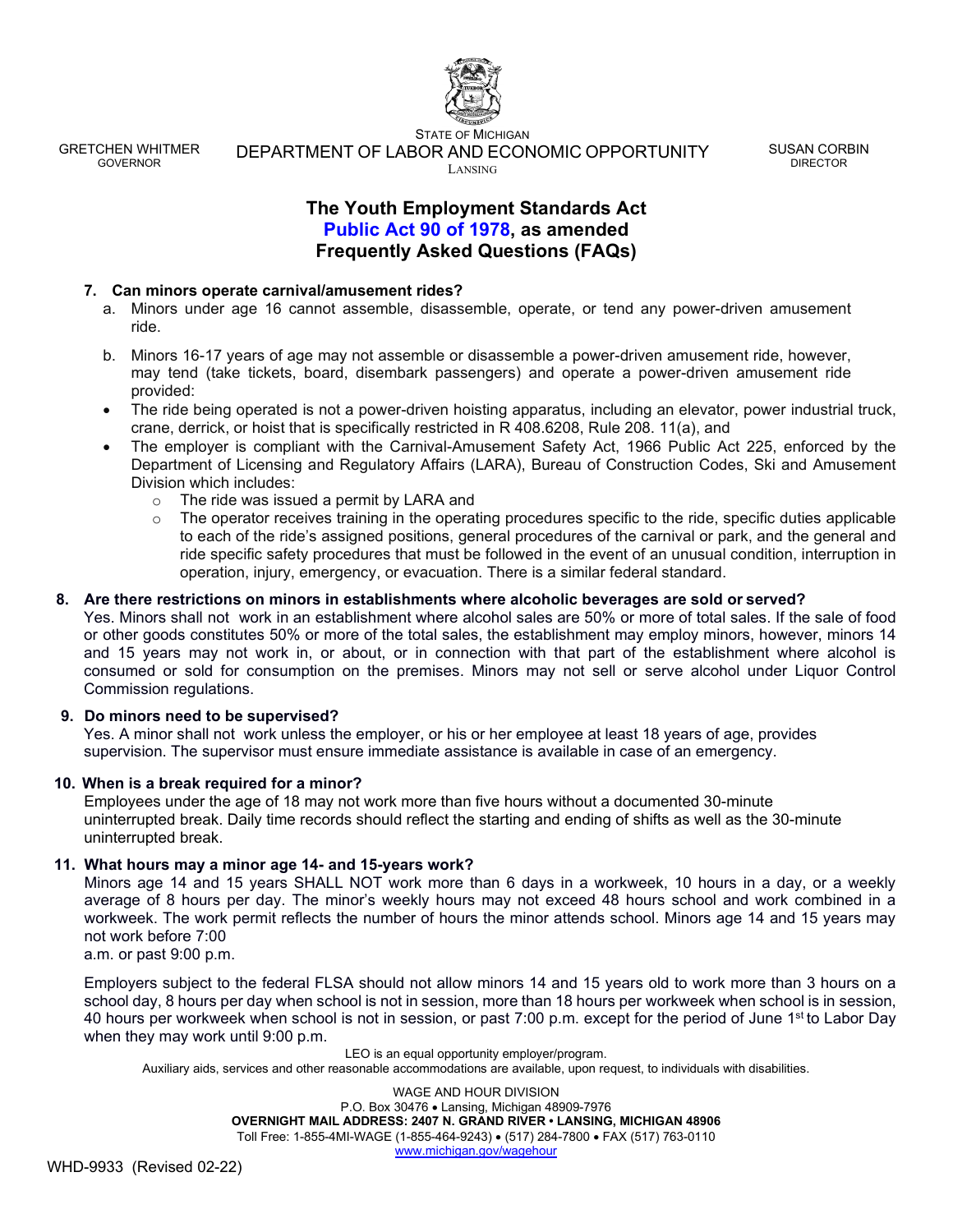

STATE OF MICHIGAN DEPARTMENT OF LABOR AND ECONOMIC OPPORTUNITY LANSING

SUSAN CORBIN DIRECTOR

# **The Youth Employment Standards Act Public Act 90 of 1978, as amended Frequently Asked Questions (FAQs)**

## **12. What hours may a minor age 16- and 17-years work?**

Minors age 16 and 17 years may not work more than 6 days in a workweek, 10 hours in a day, or a weekly average of 8 hours per day. Their weekly hours may not exceed 24 hours per workweek when school is in session whether in person or remotely and 48 hours per workweek when school is not in session. Minors age 16 and 17 years may not start before 6:00 a.m. or work past 10:30 p.m. Sunday to Thursday or past 11:30 p.m. on Friday and Saturday, during school vacation periods that are at least 7 days long, or when a minor is not enrolled in school unless an hours deviation with parental consent is obtained.

### **13. How can an employer apply for an hours deviation for 16 and 17-year-old minors?**

Approval may be granted for 16 and 17-year-old minors to work beyond the starting and ending times specified in the act. Approvals may be obtained from the Wage and Hour Division. The application for hours deviation may be submitted online at [www.michigan.gov/wagehour. T](http://www.michigan.gov/wagehour)he employer will be required to have a valid work permit and written parental approval for a minor to work deviated hours. Deviations are not granted for working more hours only for working earlier or later than the act requires. Deviations are not granted for 14 and 15-year-old minors.

#### **14. When is school considered in session?**

School is in session when a minor is required to attend in person or remotely through an alternative learning plan.

### **15. May a minor work during school hours?**

No. A minor shall not be employed during the hours they are required to attend school, either online or in person. An employer should keep copies of the minors' school schedules to ensure minors are not working during their required school hours.

#### **16. Are breaks required for minors?**

Yes. Workers under the age of 18 may not work more than five hours without a documented 30-minute uninterrupted break. Daily time records should reflect the starting and ending of shifts as well as the 30-minute uninterrupted break.

## **17. What are employer recordkeeping requirements under the act?**

Employers must keep in or about the premises where minors are employed proof of age, work permits or proofs of exemption, and time records that state the number of hours worked by the minor each day together with starting and ending times of shifts and 30-minute breaks for not less than 1 year; however, there may be other laws, such as 1978 Public Act 390, the Payment of Wages and Fringe Benefit Act, and 2018 Public Act 337, the Improved Workforce Opportunity Wage Act that may require payroll records, hours worked, and fringe benefit documentation be maintained for not less than 3 years. These records shall be open to the Wage and Hour Division at any reasonable time.

#### **18. Does the Youth Employment Standards Act contain a posting requirement?**

Yes. The Youth Employment Standards Act poster may be downloaded from the Wage and Hour Division's website, [www.michigan.gov/wagehour, o](http://www.michigan.gov/wagehour)r copies may be requested by calling 855-464-9243 (855-4MI-WAGE).

LEO is an equal opportunity employer/program. Auxiliary aids, services and other reasonable accommodations are available, upon request, to individuals with disabilities.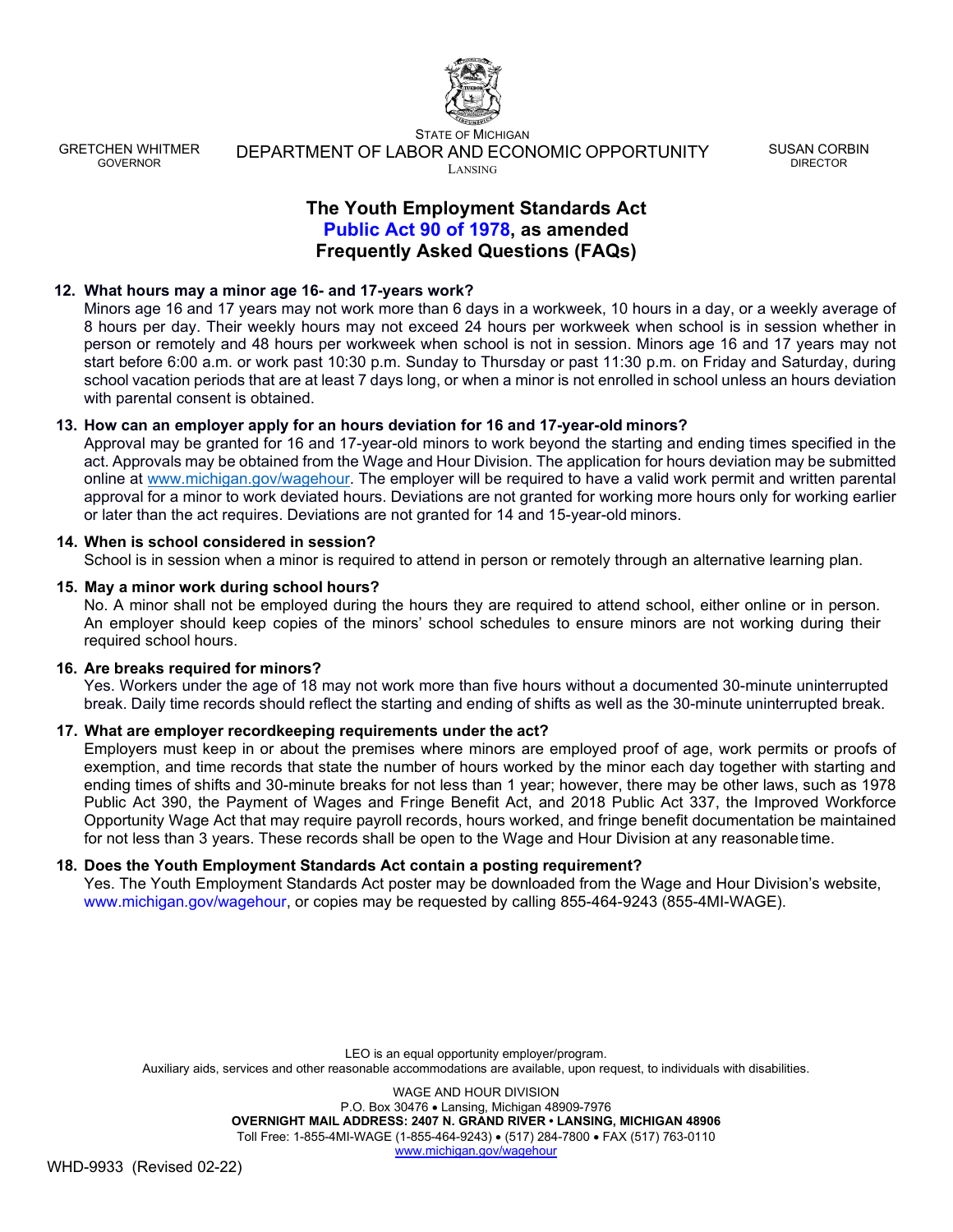

STATE OF MICHIGAN DEPARTMENT OF LABOR AND ECONOMIC OPPORTUNITY LANSING

SUSAN CORBIN DIRECTOR

# **The Youth Employment Standards Act Public Act 90 of 1978, as amended Frequently Asked Questions (FAQs)**

## **19. Which occupations and minors are exempt from the regulations outlined in the act?**

Some of the common exemptions include (but are not limited to):

- a. 16-year-old minor who has graduated from high school with proof on file at the worksite
- b. 17-year-old minor who has passed the general educational development (GED) test with proof on file at the worksite
- c. Emancipated minor with proof on file at the worksite
- d. A minor on a valid cooperative agreement or work-based learning program when a contract is entered into between the employer and school with a copy of the executed agreement on file at the worksite
- e. Domestic chores in connection with a private residence
- f. Employment in a business owned and operated by the parent or legal guardian of the minor
- g. Employment of a minor at least 14 years of age at the school where the minor is enrolled
- h. Farm work if the employment is not in violation of a standard established by the Department of Labor and Economic Opportunity. "Farm work" includes any practices performed on a farm as an incident to or in conjunction with farming operations, including preparation for market and delivery to storage, market, or carriers for transport to market.

## **Youth Employment Specific to Farm Work and Agricultural Processing (Questions 20-23)**

### **20. What is the difference between farm work and agricultural processing?**

Farm work is work performed for the entity that is growing or producing an agricultural product or raising livestock and includes any practices performed on a farm as an incident to or in conjunction with farming operations, including preparation for market and delivery to storage, market, or carriers for transport to market.

Agricultural processing is the cleaning, sorting, or packaging of fruits or vegetables for a food processor other than the farmer that produced or harvested the fruits or vegetables.

## **21. Does a minor employed at a farm in farming operations require a work permit?**

No. Farm work is exempt from the act if the employment is not in violation of a Michigan Department of Labor and Economic Opportunity standard. An employer may request that a school issue a work permit for a minor that will serve as a certificate of age.

#### **22. Does a minor employed in agricultural processing require a work permit?**

Yes. Employment in agricultural processing by an agricultural processor is not an exempt occupation, all the general regulations specified in the act apply and a valid work permit or proof of individual exemption is required.

## **23. Are there special hours allowed for a minor working in agricultural processing?**

For minors age 14 and 15 years, no. The allowed hours are the same as other types of businesses.

For minors age 16 and 17 years, yes, if school is not in session and the employer maintains written parental or guardian consent for the specialized hours. Minors age 16 and 17 years may work up to 6 days in a workweek or 11 hours in a day. Their weekly hours may not exceed 62 hours per workweek provided the minor consents to more than 48 hours. Minors age 16 and 17 years may not start before 5:30 a.m. or work past 2:00 a.m.

LEO is an equal opportunity employer/program. Auxiliary aids, services and other reasonable accommodations are available, upon request, to individuals with disabilities.